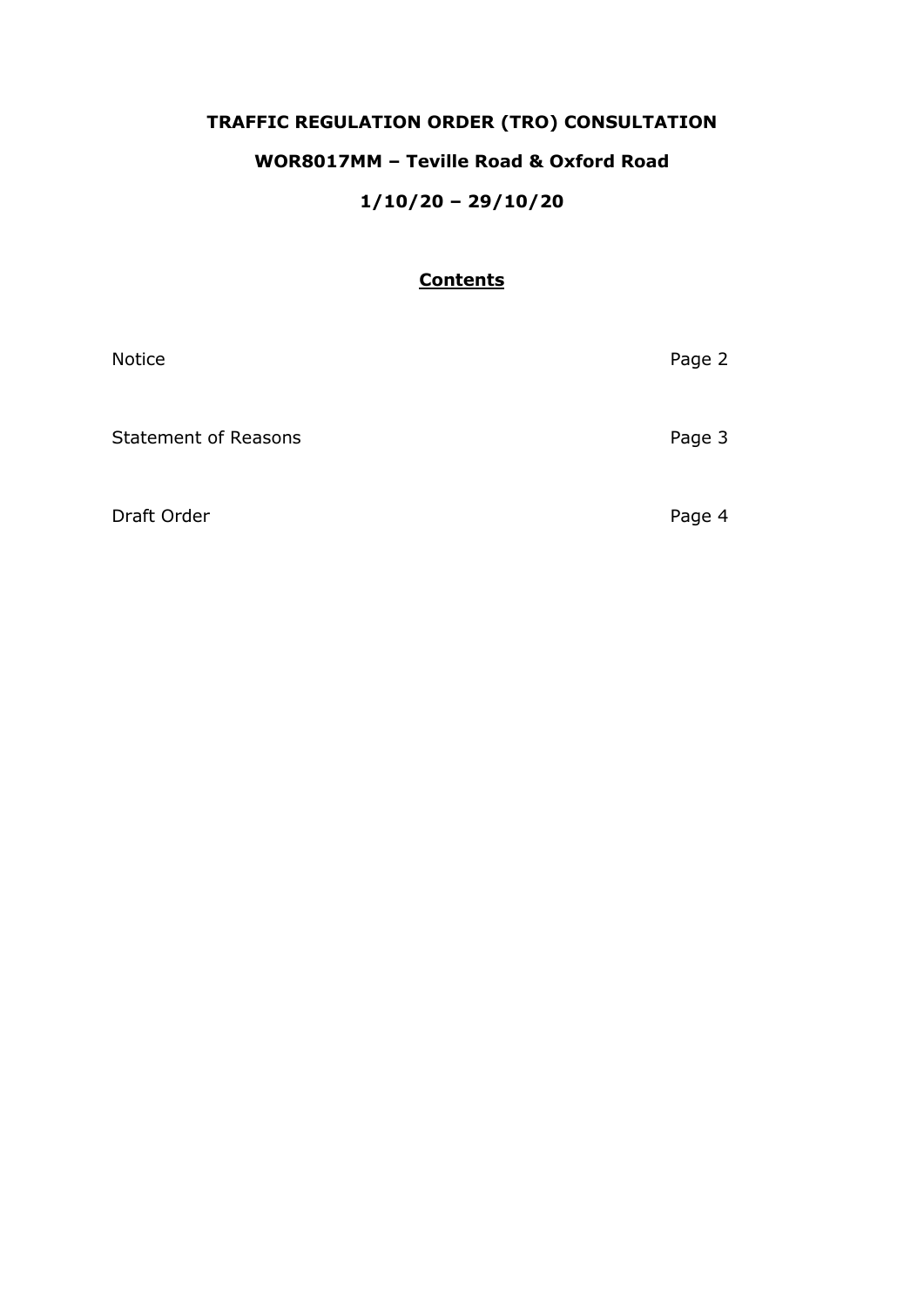# **West Sussex County Council**

#### **(Worthing: Teville Road/Oxford Road) Prohibition of Right Turns) Order 2020**

NOTICE is hereby given that West Sussex County Council proposes to make a permanent Traffic regulation Order under the provisions of the Road Traffic Regulation Act 1984, the effect of which will be to formalise the currently installed signage prohibiting traffic proceeding eastbound on Teville Road in Worthing, from making a right turn into Oxford Road.

Full details of the proposals in this notice can be viewed on the Traffic Regulation Order page of the West Sussex County Council [website.](https://www.westsussex.gov.uk/roads-and-travel/traffic-regulation-orders/) The website includes a response form for any comments or objections.

Due to current social distancing requirements, paper copies of documents will not be available to view in council offices or libraries. People without access to a computer who wish to view details of the scheme should telephone the West Sussex County Council Contact Centre on 01243 642105 to receive the documents by post.

Any comments or objections about the proposal must be received before 29 October 2020. These may be submitted via the response form on the website mentioned above, by e-mail to [tro.team@westsussex.gov.uk](mailto:tro.team@westsussex.gov.uk) or in writing to TRO Team, West Sussex County Council, The Grange, Tower Street, Chichester, PO19 1RH. For legal reasons, only correspondence including a full name and address will be considered. Please quote reference WOR8017-MM in all correspondence.

Dated this 1<sup>st</sup> day of October 2020. Director of Law & Assurance, County Hall, Chichester.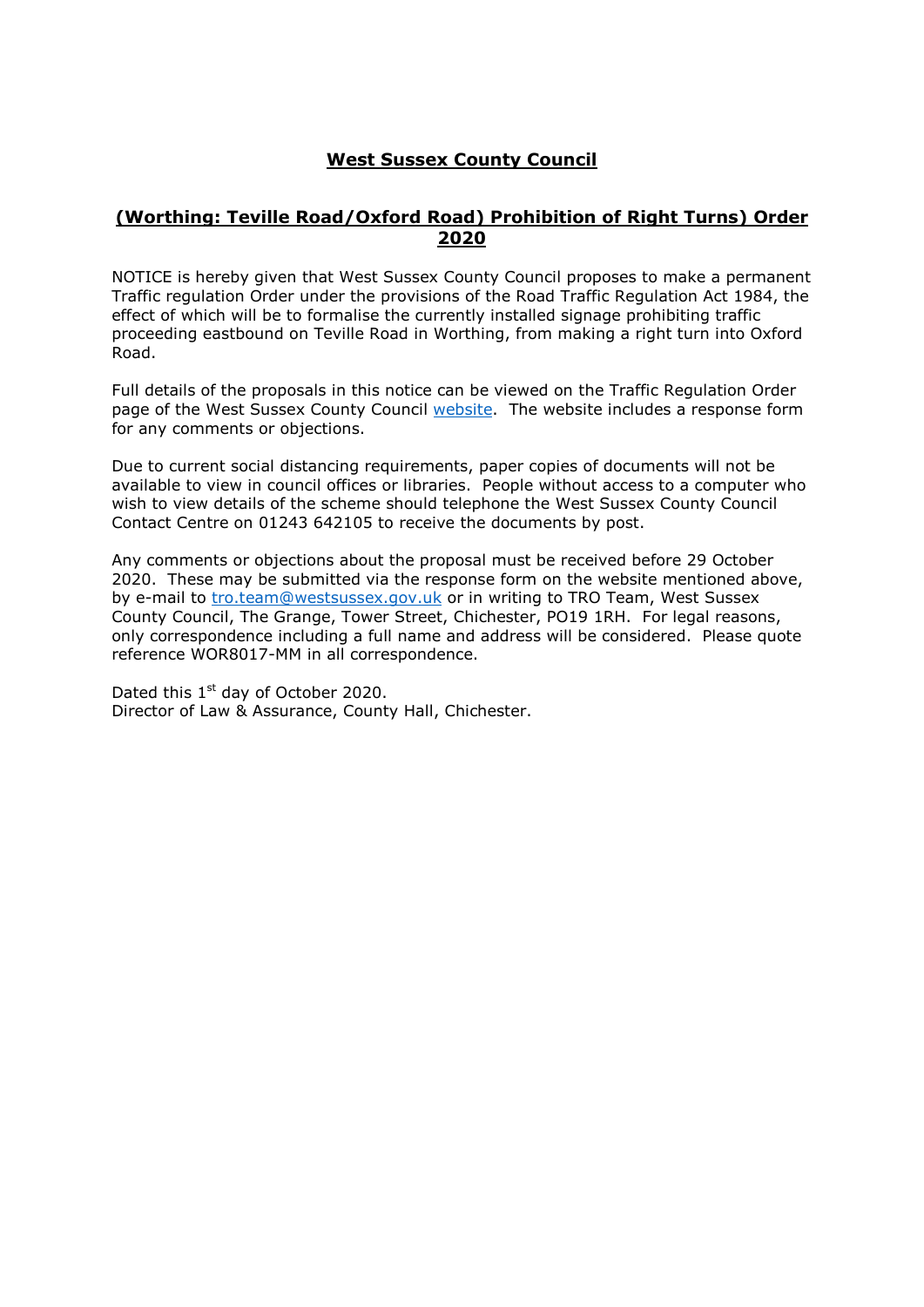# **WEST SUSSEX COUNTY COUNCIL (Worthing: Teville Road/Oxford Road) (Prohibition of Right Turns) Order 2020**

#### **Statement of Reasons**

#### **for Proposing to Make the Order**

West Sussex County Council proposes to make a permanent Traffic Regulation Order that will formalise the currently installed signage prohibiting traffic proceeding eastbound on Teville Road in Worthing, from making a right turn into Oxford Road.

The traffic signals at the junction of Teville Road and Oxford road will shortly be replaced. The current signals include signs which indicate that eastbound traffic may not turn right from Teville Road into Oxford Road, a manoeuvre that cannot be safely accommodated due to the layout of the junction and the narrow nature of the adjoining roads.

Although these signs are permitted on traffic signals without a Traffic Regulation Order being in place, the lack of an Order makes the restriction difficult to enforce. As part of the works at the junction it is proposed to make an Order to support the current signage, allowing future enforcement to take place if necessary.

The new order is therefore proposed to avoid danger to persons or other traffic using the affected lengths of roads.

Director of Law & Assurance 17 August 2020 WOR8017-MM